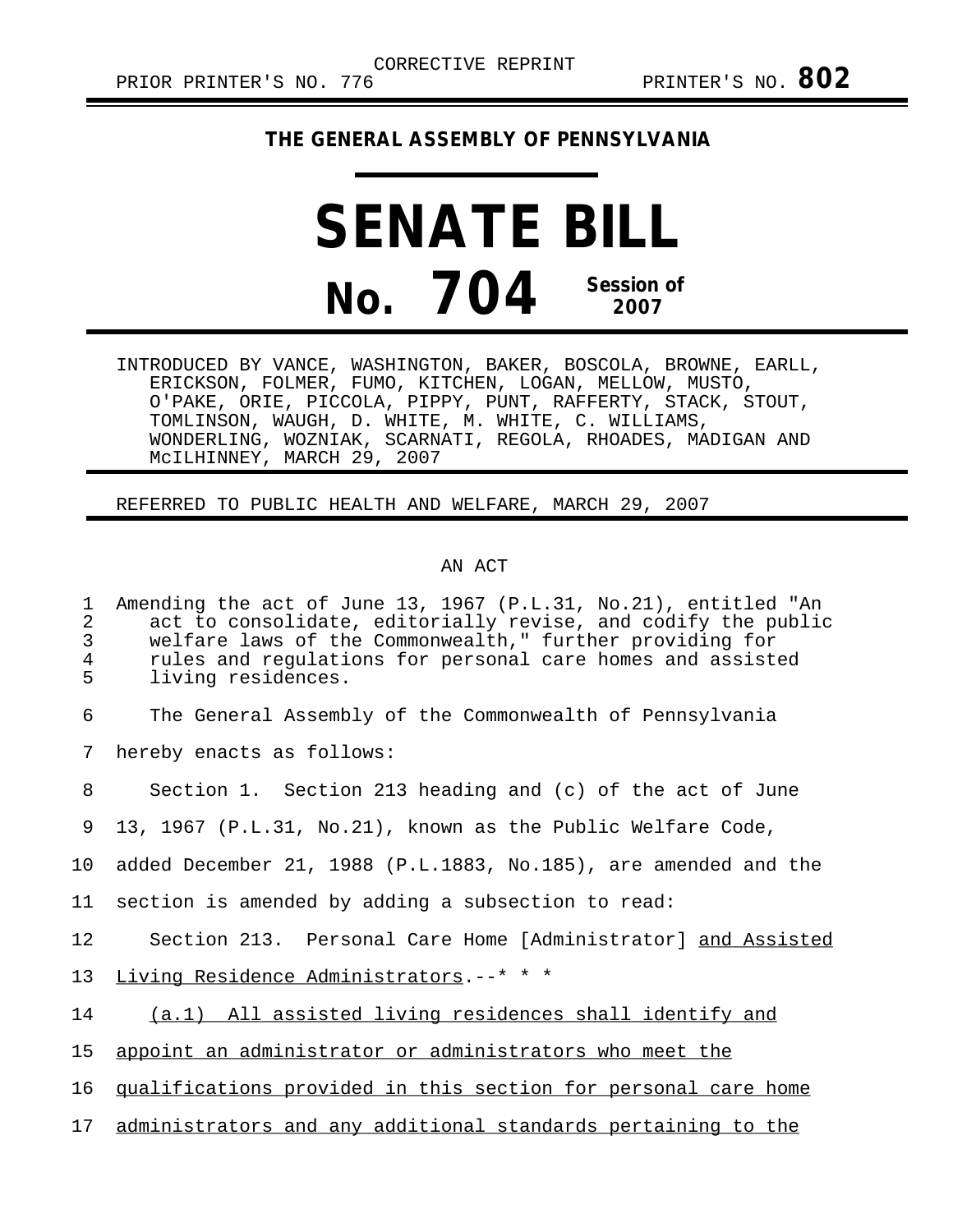1 operations of assisted living residences as the department may 2 establish by requlation.

 $3 * * * *$ 

4 (c) The department may promulgate regulations requiring 5 orientation and training for all direct care staff in a personal 6 care home or assisted living residence.

7 \* \* \*

8 Section 2. The definition of "facility" in section 1001 of 9 the act, amended December 21, 1988 (P.L.1883, No.185), is 10 amended and the section is amended by adding definitions to 11 read:

12 Section 1001. Definitions.--As used in this article-- 13 \* \* \*

14 The <u>"Assisted living residence" means any premises in which food,</u> 15 shelter, personal care, assistance or supervision and

16 supplemental health care services are provided for a period

17 exceeding twenty-four hours or four or more adults who are not

18 relatives of the operator, who require assistance or supervision

19 in such matters as dressing, bathing, diet, financial

20 management, evacuation from the residence in the event of an

21 emergency or medication prescribed for self-administration.

22 The state integral indicate in the set of  $22$  The state individual  $22$  The state individual

23 who is charged with the general administration of an assisted

24 living residence, whether or not such individual has an

25 <u>ownership interest in the residence or his function and duties</u>

26 are shared with other individuals.

27 \* \* \*

28 "Facility" means an adult day care center, child day care 29 center, family day care home, boarding home for children, mental 30 health establishment, personal care home, assisted living 20070S0704B0802 - 2 -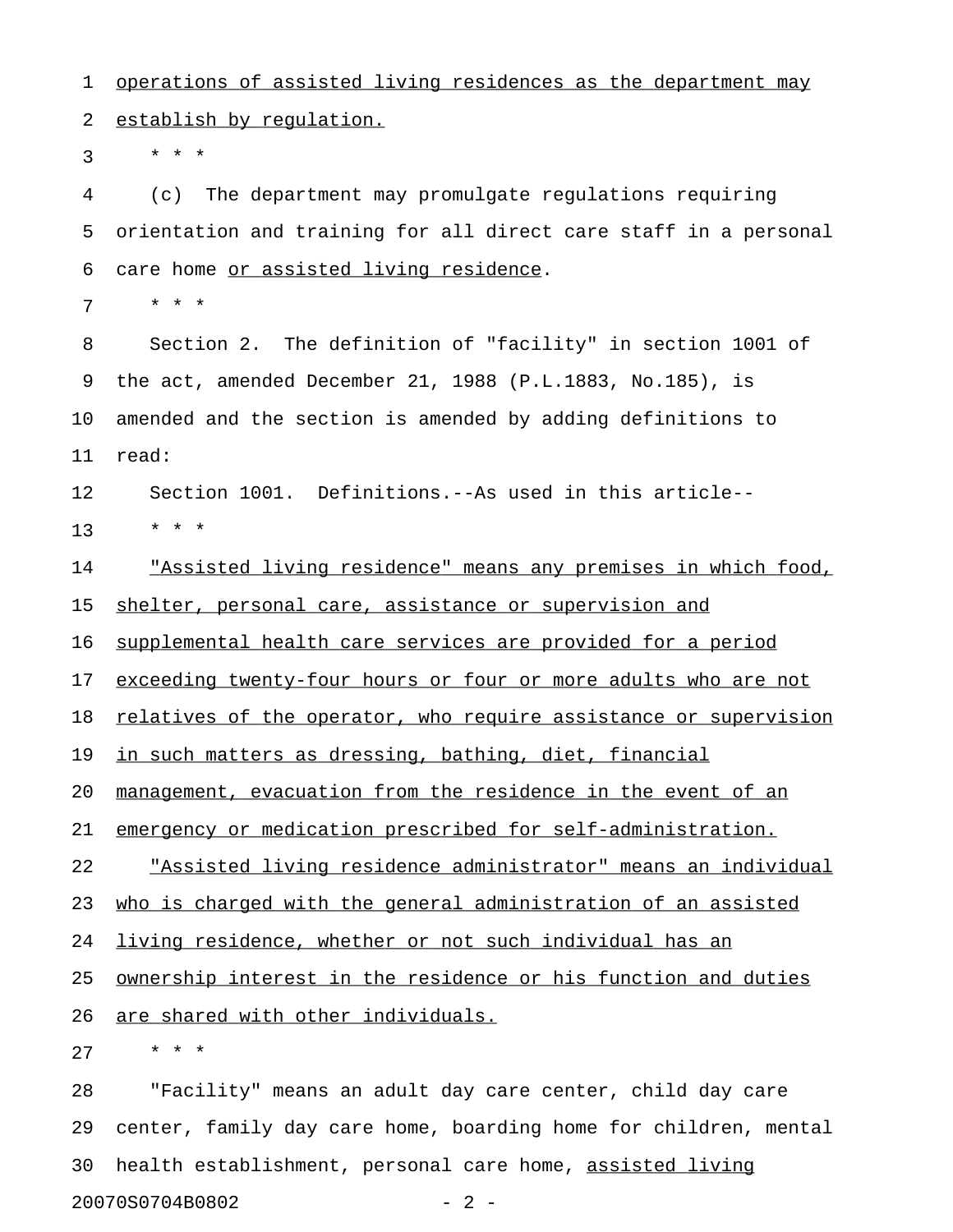1 <u>residence,</u> nursing home, hospital or maternity home, as defined 2 herein, [and shall not include those] except to the extent that 3 such a facility is operated by the State or Federal governments 4 or those supervised by the department[.], or licensed pursuant 5 to the act of July 19, 1979 (P.L.130, No.48), known as the 6 "Health Care Facilities Act." 7 \* \* \* 8 "Supplemental health care service" means the provision by an 9 assisted living residence of any type of health care service, 10 either directly or through contractors, subcontractors, agents 11 or designated providers, except for any service that is required

12 by law to be provided by a health care facility pursuant to the 13 act of July 19, 1979 (P.L.130, No.48), known as the "Health Care 14 Facilities Act."

15 Section 3. Section 1006 of the act, amended December 21, 16 1988 (P.L.1883, No.185), is amended to read:

17 Section 1006. Fees.--Annual licenses shall be issued when 18 the proper fee, if required, is received by the department and 19 all the other conditions prescribed in this act are met. For 20 personal care homes and assisted living residences, the fee 21 shall be an application fee. The fees shall be:

22 Facility Annual Fee 23 Adult day care center 5 15 24 Mental health establishment 50 25 Personal care home

26 or assisted

| 27 | living residence $- - [0]$ 4 - 20 beds | 15 |
|----|----------------------------------------|----|
| 28 | -- 21 - 50 beds                        | 20 |
| 29 | $-- 51 - 100$ beds                     | 30 |
| 30 | $-101$ beds and above                  | 50 |

20070S0704B0802 - 3 -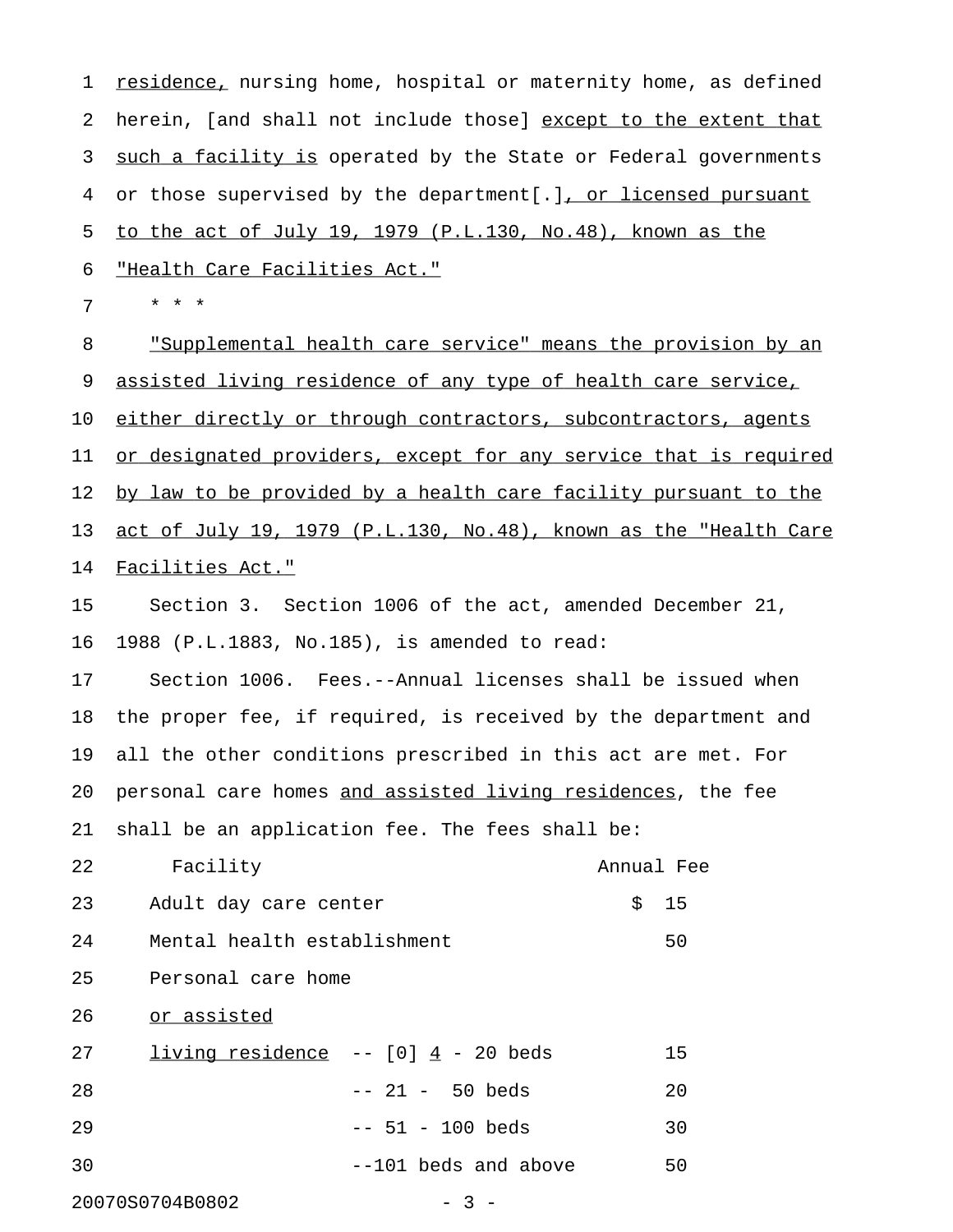1 No fee shall be required for the annual license in the case 2 of day care centers, family day care homes, boarding homes for 3 children or for public or nonprofit mental institutions.

4 Section 4. The definition of "private institution" in 5 section 1051 of the act, amended December 21, 1988 (P.L.1883, 6 No.185), is amended to read:

7 Section 1051. Definition.--As used in this subarticle-- 8 "Private institution" means any of the following facilities 9 by whatever term known and irrespective of the age group served: 10 Mental hospital, institution for the mentally defective, day 11 care center, nursing home, hospital, personal care home, 12 assisted living residence and other similar institution which is 13 operated for profit and which requires a license issued by the 14 department.

15 Section 5. Sections 1057.1, 1057.2(a), 1057.3, 1085 16 introductory paragraph, 1086(e) and 1087 of the act, added 17 December 21, 1988 (P.L.1883, No.185), are amended to read: 18 Section 1057.1. Appeals.--(a) An appeal from the decision 19 of the department relating to the licensure or revocation of a 20 personal care home or assisted living residence shall not act as 21 a supersedeas but, upon cause shown and where circumstances 22 require it, the reviewing authority shall have the power to 23 grant a supersedeas.

24 (b) If, without good cause, one or more Class I or Class II 25 violations remain uncorrected or when the home or residence has 26 demonstrated a pattern of episodes of noncompliance alternating 27 with compliance over a period of at least two years such as 28 would convince a reasonable person that any correction of 29 violations would be unlikely to be maintained, the department 30 may petition the court to appoint a master designated as 20070S0704B0802 - 4 -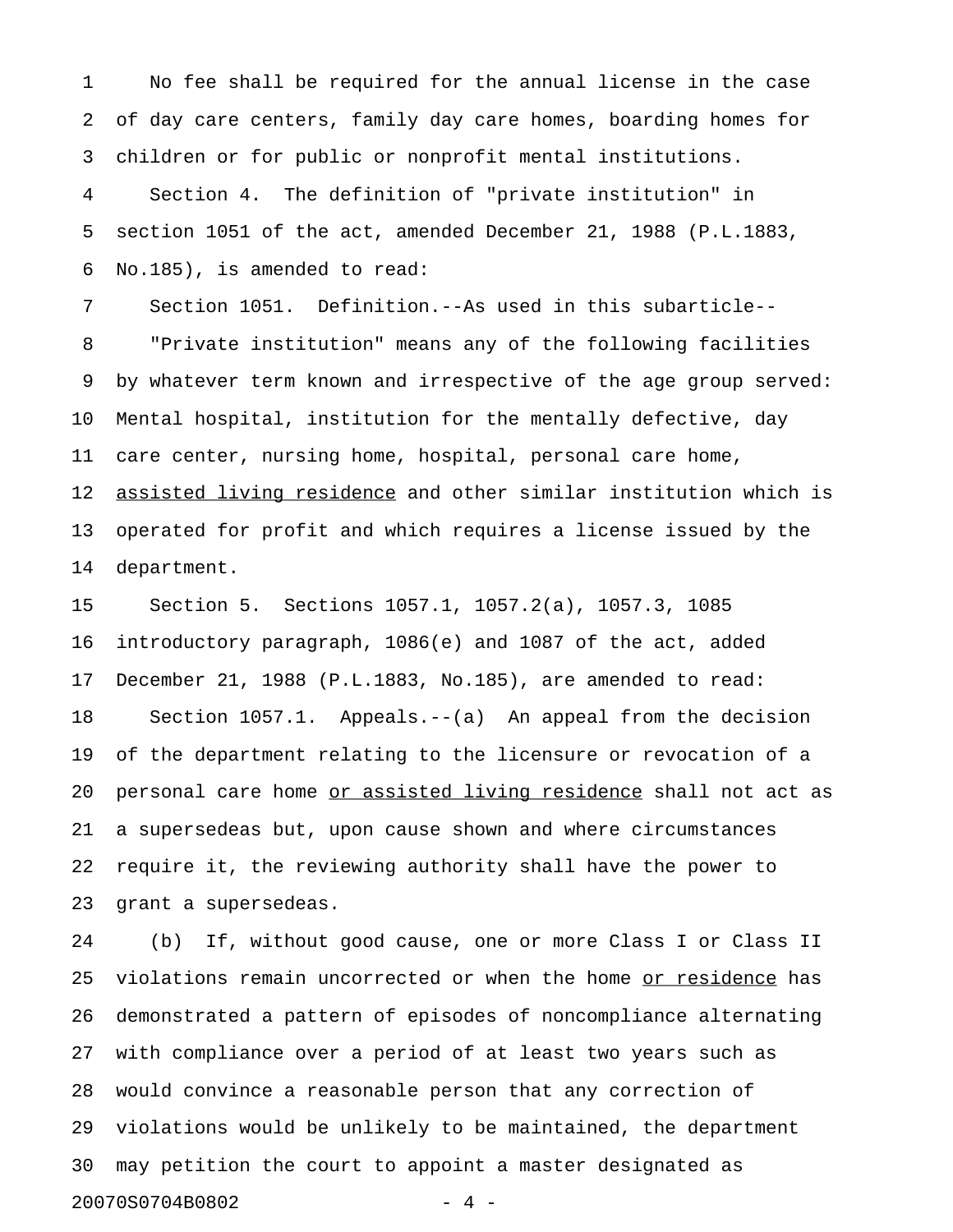1 qualified by the department to assume operation of the home or 2 residence at the [home's] operator's expense for a specified 3 period of time or until all violations are corrected and all 4 applicable laws and regulations are complied with.

5 Section 1057.2. Relocation.--(a) The department, in 6 conjunction with appropriate local authorities, shall relocate 7 residents from a personal care home or assisted living residence 8 if any of the following conditions exist:

9 (1) The home <u>or residence</u> is operating without a license. 10 (2) The licensee is voluntarily closing a home <u>or residence</u> 11 and relocation is necessary for the health and welfare of the 12 resident or residents.

13 \* \* \*

14 Section 1057.3. Rules and Regulations for Personal Care Home 15 <u>and Assisted Living Residences</u>.--(a) The rules and regulations 16 for the licensing of personal care homes and assisted living 17 residences promulgated by the department shall require that: 18 (1) Prior to a resident's admission to a personal care home 19 or assisted living residence, an initial standardized screening 20 instrument be completed for that resident by the [personal care 21 home] provider or a human service agency. Such standardized 22 screening instrument shall be developed by the department. 23 [This]

24 (i) For a personal care home, the screening will be done to 25 determine that the potential resident does not require the 26 services in or of a long-term care facility [or] and whether the 27 potential resident requires the services of a personal care 28 [services] home and, if so, the nature of the services and 29 supervision necessary.

30 (ii) For an assisted living residence, the screening will be 20070S0704B0802 - 5 -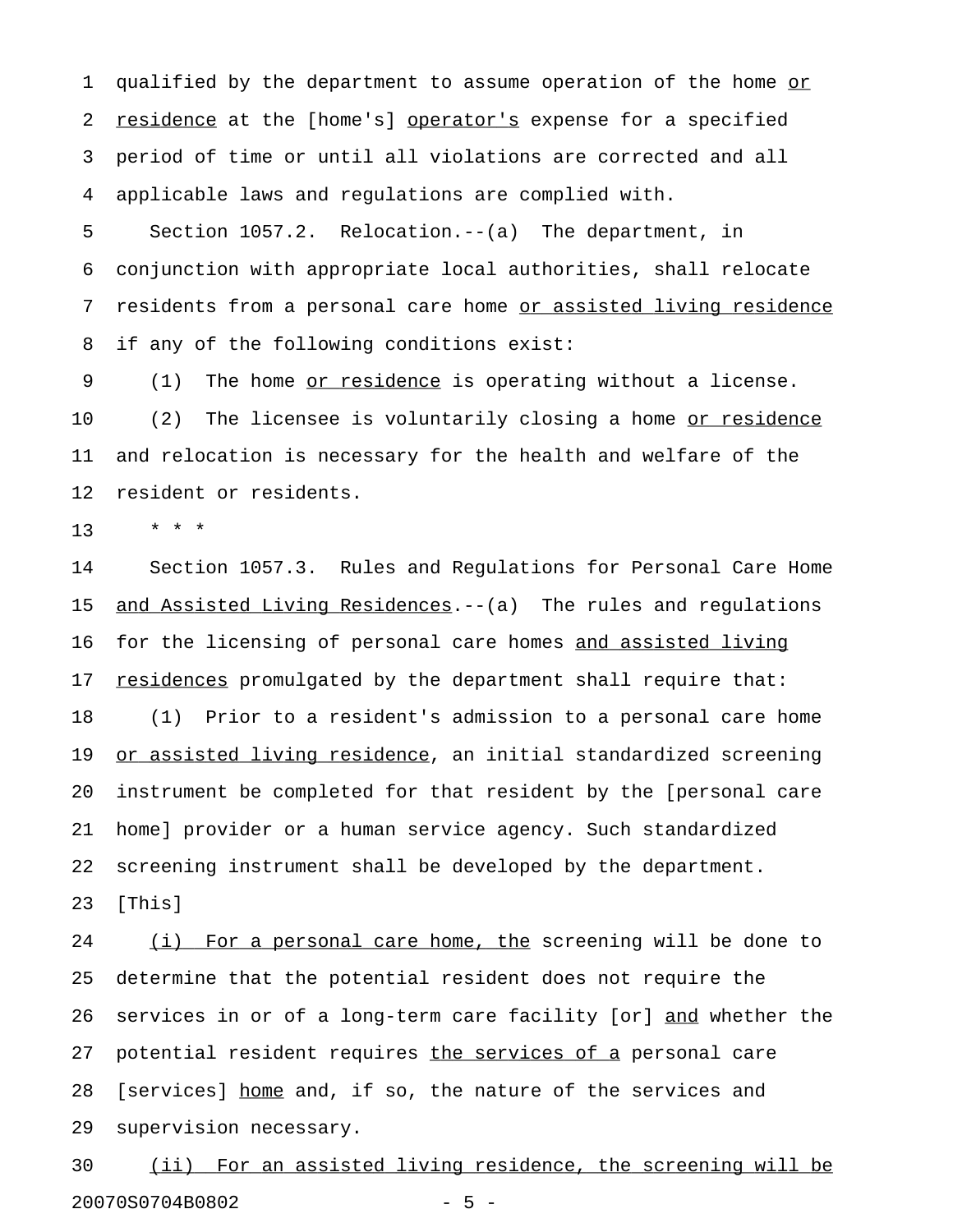1 done to determine whether the potential resident requires the 2 services provided by an assisted living residence. A resident 3 who currently does not require assistance in obtaining 4 supplemental health care service, but who may require such 5 services in the future or who wishes to obtain assistance in 6 obtaining such services or reside in a facility in which such 7 services are available, may be admitted to the assisted living 8 residence, provided the resident is only provided service 9 required or requested by the resident. 10 (iii) An initial screening shall not be required to commence 11 supplemental health care services to a resident of an assisted 12 living facility who was not receiving such services at the time 13 of the resident's admission; to transfer a resident from a 14 portion of an assisted living residence that does not provide 15 supplemental health care service to a portion of the residence 16 that provides such service; or to transfer a resident from a 17 personal care home to an assisted living residence licensed by 18 the same operator.

19 (2) In addition to the screening, each resident receive a 20 complete medical examination by a physician prior to, or within 21 thirty days of, admission and that, once admitted, each resident 22 receive a screening and medical evaluation at least annually. 23 (3) A personal care home or assisted living residence 24 administrator refer an applicant whose needs cannot be met by [a 25 personal care home] the home or residence to an appropriate 26 assessment agency.

27 (4) Each resident be provided by the administrator with 28 notice of any Class I or Class II violations uncorrected after 29 five days.

30 (5) All residents sign a standard written admission 20070S0704B0802 - 6 -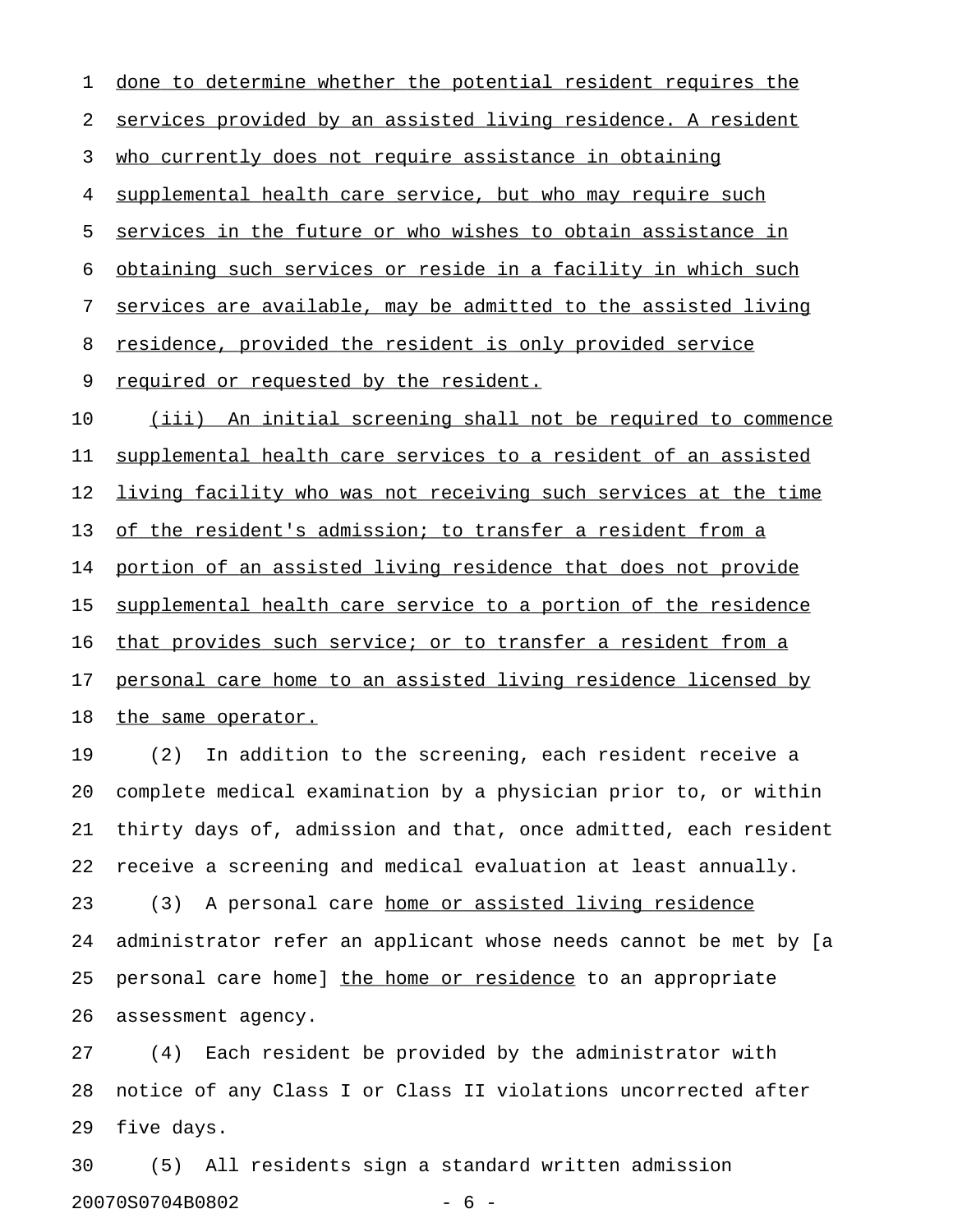1 agreement which shall include the disclosure to each resident of 2 the actual rent and other charges for services provided by the 3 personal care home or assisted living residence.

4 (6) For residents eligible for Supplemental Security Income 5 (SSI) benefits, actual rent and other charges not exceed the 6 resident's actual current monthly income reduced by a personal 7 needs allowance for the resident in an amount to be determined 8 by the department, but not less than twenty-five dollars (\$25). 9 (7) A personal care home <u>or assisted living residence</u> not 10 seek or accept any payments from a resident who is a 11 Supplemental Security Income (SSI) recipient in excess of one-12 half of any funds received by the resident under the act of 13 March 11, 1971 (P.L.104, No.3), known as the "Senior Citizens 14 Rebate and Assistance Act."

15 (8) A personal care home <u>or assisted living residence</u> not 16 seek or accept from a resident who is eligible for Supplemental 17 Security Income (SSI) benefits any payment from any funds 18 received as lump sum awards, gifts or inheritances, gains from 19 the sale of property, or retroactive government benefits: 20 Provided, however, That an owner or operator may seek and accept 21 payments from funds received as retroactive awards of Social 22 Security or Supplemental Security Income (SSI) benefits, but 23 only to the extent that the retroactive awards cover periods of 24 time during which the resident actually resided in the personal 25 care home or assisted living residence.

26 (9) Each resident who is a recipient of, or an eligible 27 applicant for, Supplemental Security Income (SSI) benefits be 28 provided, at no additional charge to the resident, necessary 29 personal hygiene items and personal laundry services. This 30 requirement does not include cosmetic items.

20070S0704B0802 - 7 -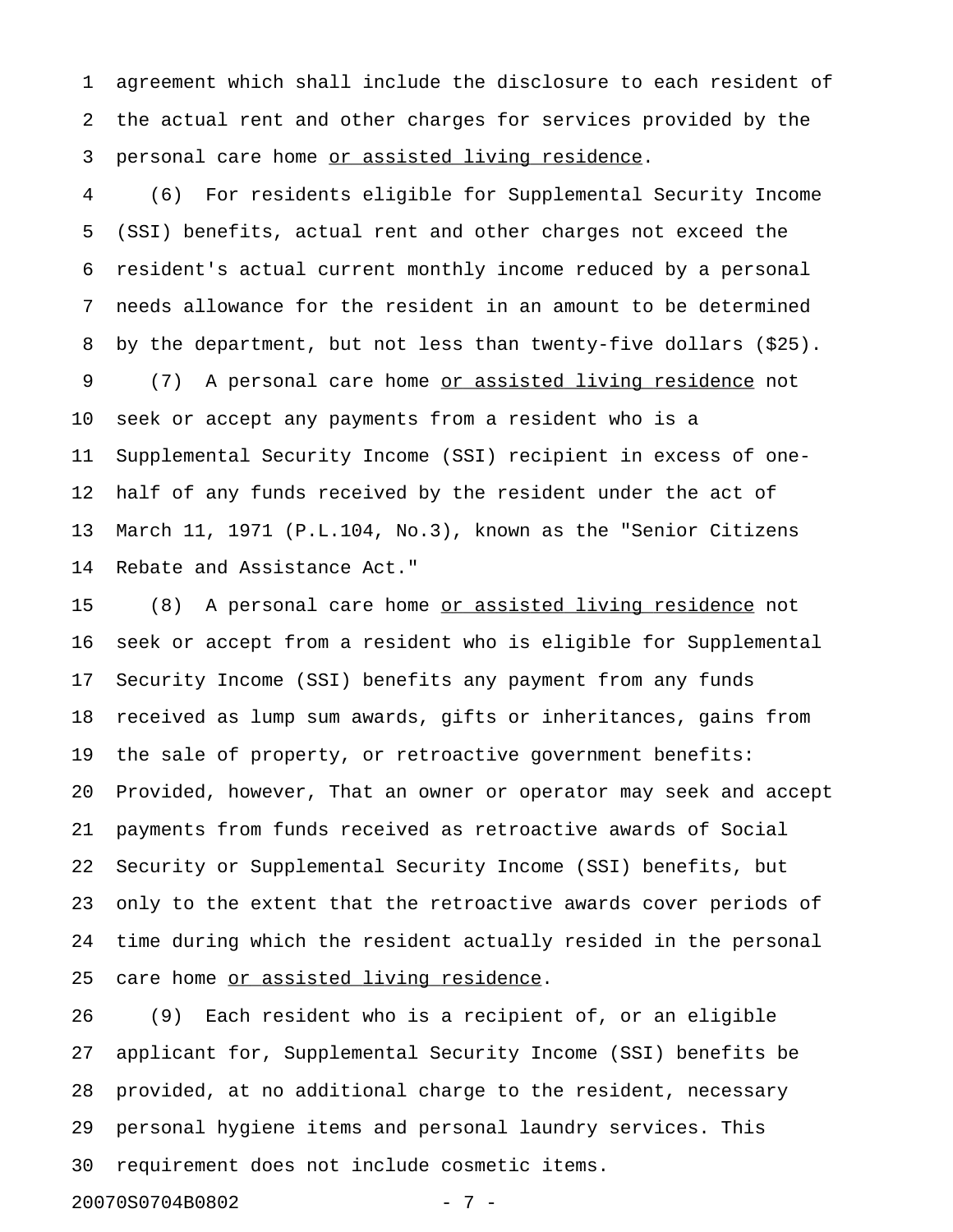1 (10) All residents may leave and return to [the] a personal 2 care home or assisted living residence, receive visitors, have 3 access to a telephone and mail and participate in religious 4 activities.

5 (11) Personal care home and assisted living residence 6 owners, administrators or employes be prohibited from being 7 assigned power of attorney or guardianship for any resident. 8 (12) Each assisted living residence demonstrate the ability 9 to provide supplemental health care services in a manner duly 10 protective of the health, safety and well-being of its residents 11 utilizing employes, independent contractors or contractual 12 arrangements with other health care facilities or practitioners 13 licensed, registered or certified to the extent required by law 14 to provide such service. To the extent prominently disclosed in 15 a written admission agreement, an assisted living residence may 16 require residents to use providers of supplemental health care 17 services designated by the facility. 18 (13) A personal care home not provide supplemental health 19 care services to residents, provided, however, that a personal 20 care home may assist residents in obtaining health care services 21 in the manner provided by 55 Pa. Code §§ 2600.29 (relating to 22 hospice care and services), 2600.142 (relating to assistance 23 with health care) and 2600.181 (relating to self-administration) 24 through 2600.191 (relating to medications) or as otherwise 25 provided by requlations adopted by the department not 26 <u>inconsistent with the requirements of this section.</u> 27 (b) [The] Subject to subsection  $(a)(13)$ , the department

28 shall not prohibit immobile persons who do not require the 29 services of a licensed long-term care facility[, but who require 30 personal care services,] from residing in a personal care home, 20070S0704B0802 - 8 -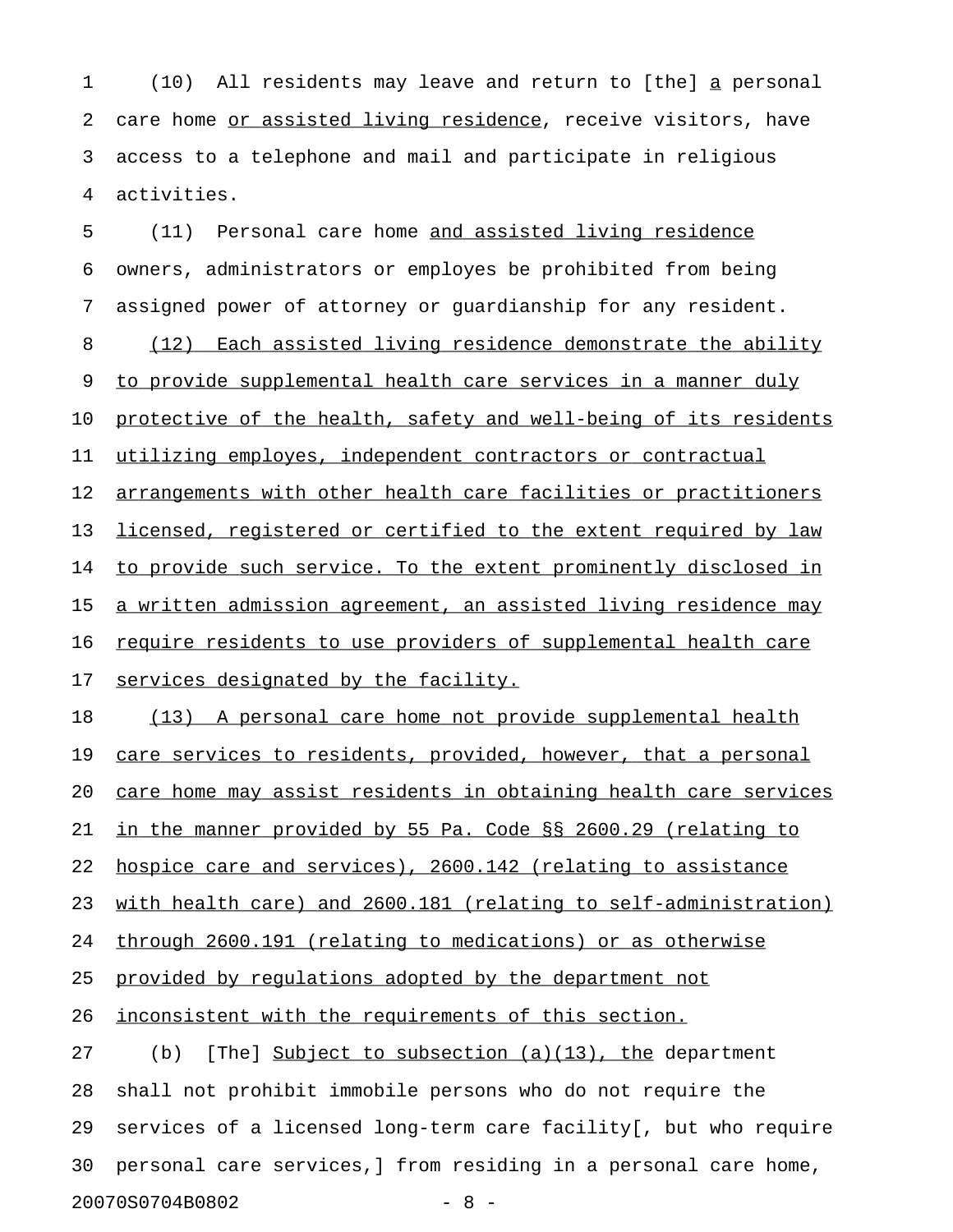1 provided that appropriate personal care services and health care 2 services are available to the resident and the design, 3 construction, staffing or operation of the personal care home 4 allows for safe emergency evacuation. Persons requiring the 5 services of a licensed long-term care facility, including 6 immobile persons, may reside in an assisted living residence, 7 provided that appropriate supplemental health care services are 8 provided such residents and the design, construction, staffing 9 and operation of the assisted living residence allows for their 10 safe emergency evacuation. 11 (c) An assisted living residence may not admit, retain or 12 serve a consumer with any of the following conditions or health 13 care needs: 14 (1) Ventilator dependency. 15 (2) Stage III and IV, or multiple stage II decubiti and 16 vascular ulcers that are not in a healing stage. 17 (3) Continuous intravenous fluids. 18 (4) Reportable infectious diseases, such as tuberculosis, in 19 a communicable state that require isolation of the consumer or 20 require special precautions by a caretaker to prevent 21 transmission of the disease unless the Department of Health 22 directs that isolation be established within the assisted living 23 residence. 24 (5) Nasogastric tubes. 25 (6) Gastric tubes, except when the consumer is capable of 26 self-care of the tube. 27 (7) Physical restraints. 28 (8) Tracheostomy except when the consumer is independently 29 capable of self-care of the tracheostomy. 30 (9) Other conditions for which care cannot be provided in a

20070S0704B0802 - 9 -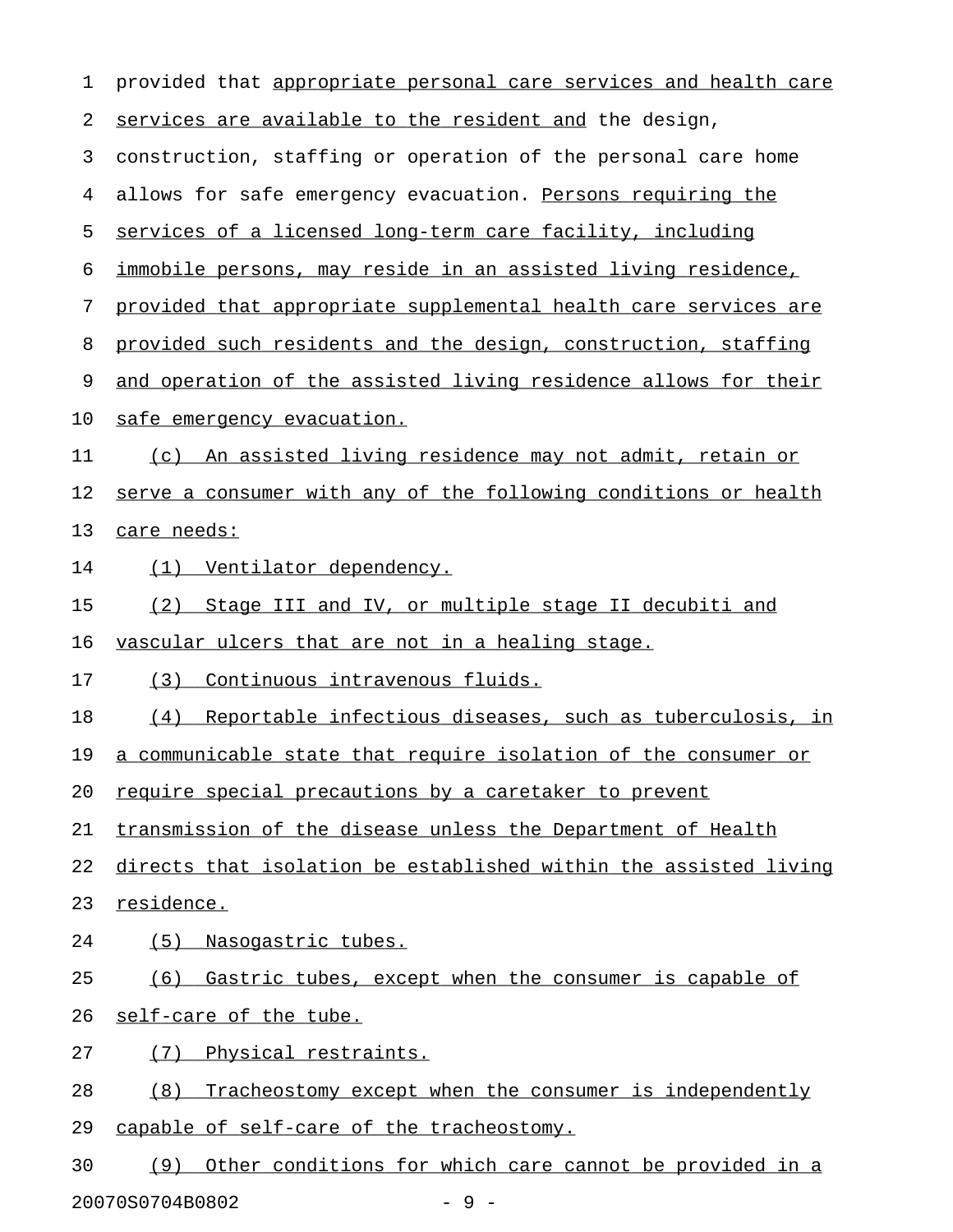| 1  | safe and effective manner in an assisted living residence as    |
|----|-----------------------------------------------------------------|
| 2  | determined by regulations adopted by the department.            |
| 3  | (10) A consumer for whom an assisted living residence           |
| 4  | administrator, acting in consultation with supplemental health  |
| 5  | care providers, or whose physician or the medical director of   |
| 6  | the facility, certifies is not appropriate for admission or     |
| 7  | retention in an assisted living residence.                      |
| 8  | (11) A consumer for whom a determination is made that the       |
| 9  | consumer's health care needs cannot be met by a provider of     |
| 10 | personal care or assisted living services or within an assisted |
| 11 | living residence, including a consumer requiring:               |
| 12 | (i) skilled nursing care twenty-four hours per day;             |
| 13 | (ii) a sliding scale insulin administration unless the          |
| 14 | consumer is capable of self-administration or a licensed health |
| 15 | care professional or other individual qualified to do so        |
| 16 | administers the insulin;                                        |
| 17 | (iii) intermittent intravenous therapy unless a licensed        |
| 18 | health care professional manages the therapy;                   |
| 19 | insertions, sterile irrigation and replacement of a<br>(iv)     |
| 20 | catheter, except for routine maintenance of a urinary catheter, |
| 21 | unless the consumer is capable of self-administration or a      |
| 22 | licensed health care professional administers the catheter;     |
| 23 | oxygen, unless the consumer is capable of self-<br>(v)          |
| 24 | administration or a licensed health care professional           |
| 25 | administers the oxygen;                                         |
| 26 | (vi) inhalation therapy, unless the consumer is capable of      |
| 27 | self-administration or a licensed health care professional      |
| 28 | administers the therapy; or                                     |
| 29 | (vii) other types of supplemental health care services that     |
| 30 | an assisted living residence administrator, acting in           |

20070S0704B0802 - 10 -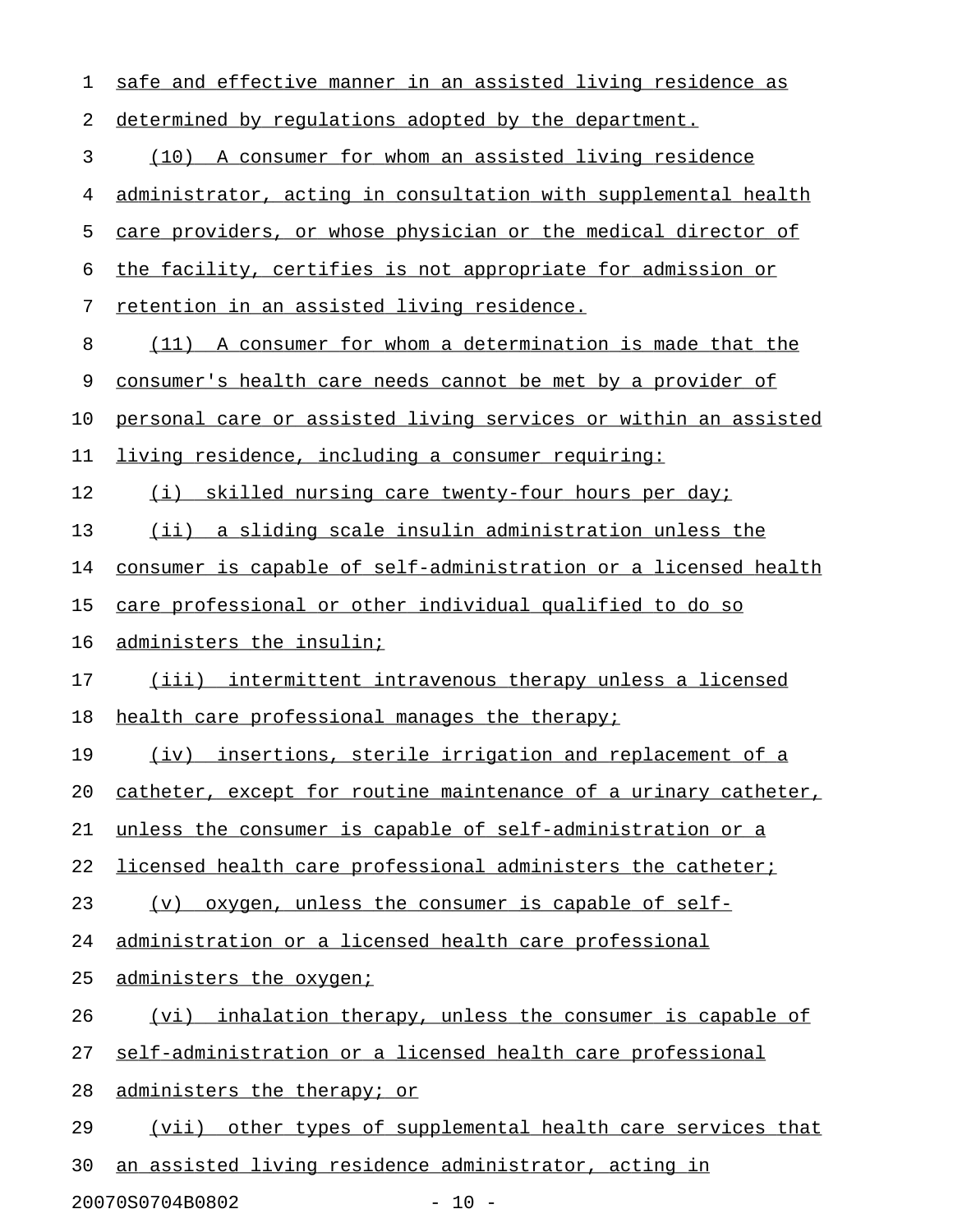1 consultation with supplemental health care providers, determines 2 cannot be provided in a safe and effective manner by the 3 assisted living residence. 4 (d) (i) Subject to subsection (a)(12), an assisted living 5 residence may admit or retain a resident who does not require 6 supplemental health care services or who, subject to any 7 restrictions provided in the written resident agreement, makes 8 alternative arrangements for such services. 9 (ii) Portions or sections of an assisted living residence 10 may be designated for use by residents not requiring 11 supplemental health care services, or for a facility may provide 12 services both to residents receiving supplemental health care 13 service and to residents not receiving such service within the 14 same portions or sections of its residence. 15 Section 1085. Classification of Violations.--The department 16 shall classify each violation of its regulations [on] by\_\_ 17 personal care homes or assisted living residences into one of 18 the following categories: 19 \* \* \* 20 Section 1086. Penalties.--\* \* \* 21 (e) A personal care home <u>or assisted living residence</u> found 22 to be operating without a license shall be assessed a penalty of 23 five hundred dollars (\$500). If, after fourteen days, a provider 24 [of a personal care home] cited for operating without a license 25 fails to file an application for a license, the department shall 26 assess an additional twenty dollars (\$20) for each resident for 27 each day in which the home or residence fails to make such 28 application.

29 \* \* \*

30 Section 1087. Revocation or Nonrenewal of License.--(a) (1) 20070S0704B0802 - 11 -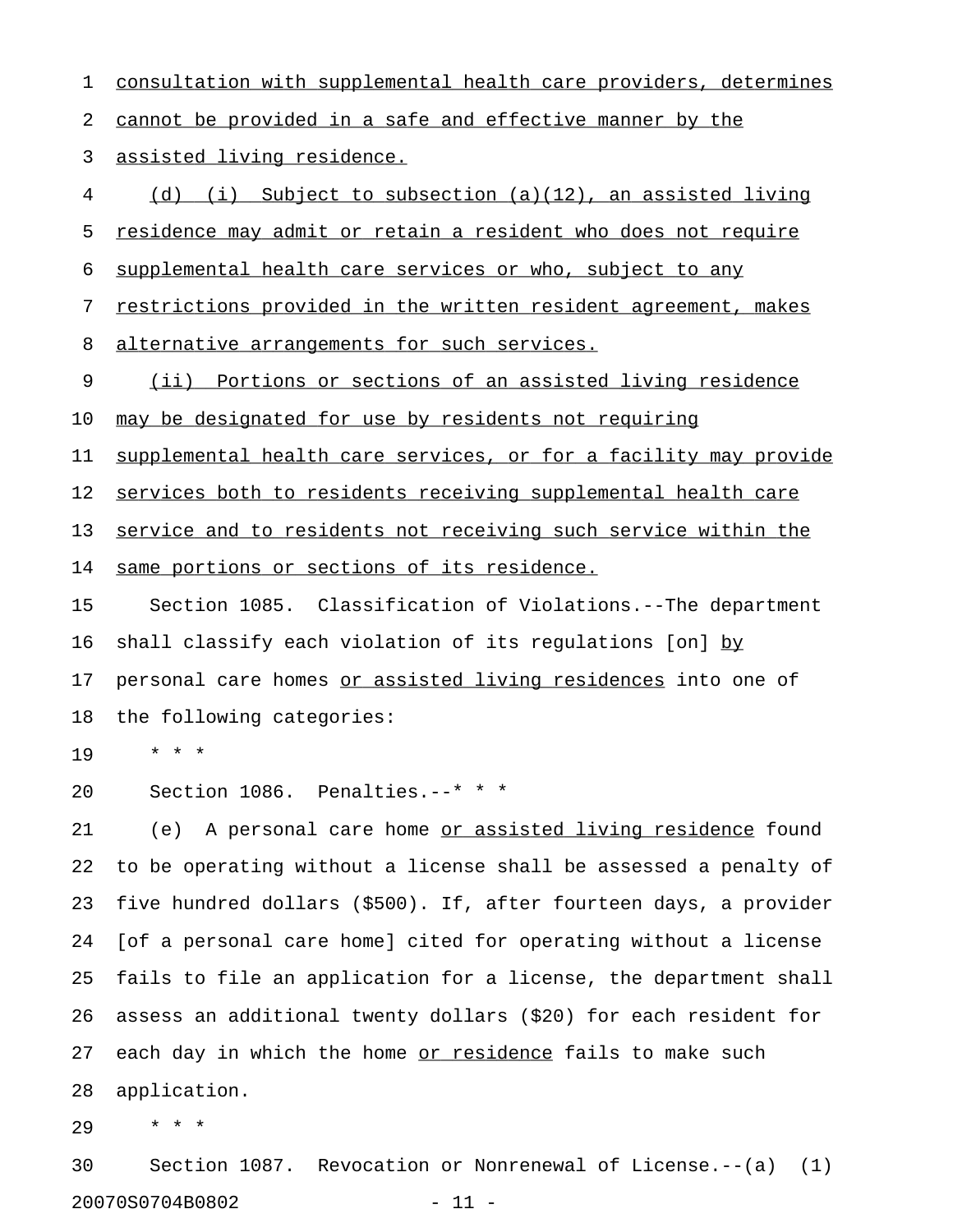1 The department shall temporarily revoke the license of a 2 personal care home or assisted living residence if, without good 3 cause, one or more Class I violations remain uncorrected twenty-4 four hours after the [personal care home] operator has been 5 cited for such violation or if, without good cause, one or more 6 Class II violations remain uncorrected fifteen days after being 7 cited for such violation.

8 (2) Upon the revocation of a license pursuant to this 9 subsection, all residents shall be relocated.

10 (3) The revocation may terminate upon the department's 11 determination that its violation is corrected.

12 (4) If, after three months, the department does not issue a 13 new license for a personal care home or assisted living 14 residence license revoked pursuant to this section:

15 (i) Such revocation or nonrenewal pursuant to this section 16 shall be for a minimum period of five years.

17 (ii) No provider of a personal care home <u>or assisted living</u> 18 residence who has had a license revoked or not renewed pursuant 19 to this section shall be allowed to operate or staff or hold an 20 interest in a home <u>or residence</u> that applies for a license for a 21 period of five years after such revocation or nonrenewal.

22 (b) The department shall revoke or refuse to renew the 23 license of a personal care home <u>or assisted living residence</u> if, 24 during any two-year period, the home or residence, without good 25 cause, on two or more separate occasions, has been found to have 26 violated a regulation of the department which has been

27 categorized as Class I.

28 (c) The power of the department to revoke or refuse to renew 29 or issue a license pursuant to this section is in addition to 30 the powers and duties of the department pursuant to section 20070S0704B0802 - 12 -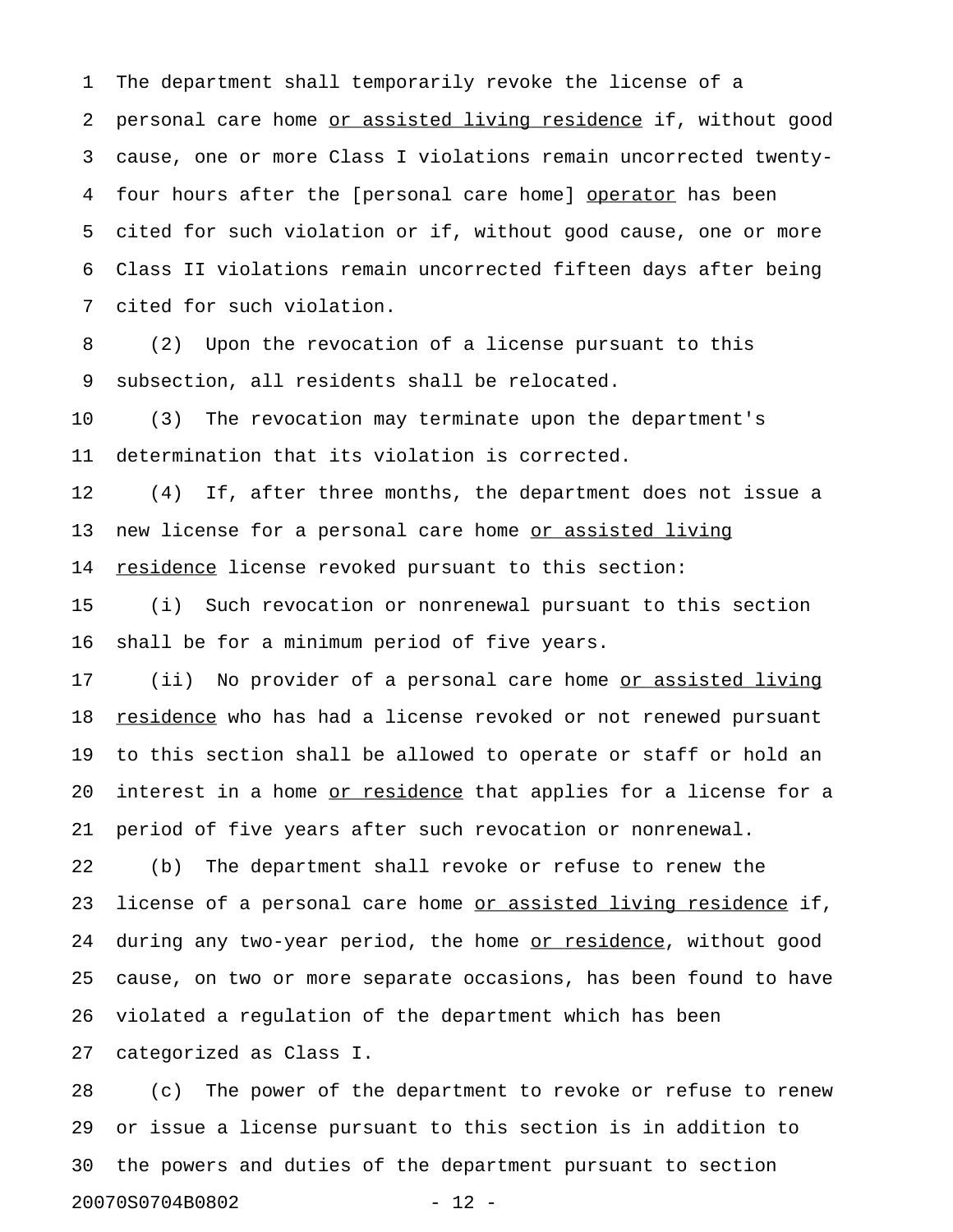1 1026.

2 Section 6. The following transitional provisions shall 3 apply:

4 (1) A facility licensed as a personal care home upon the 5 effective date of this section shall not provide supplemental 6 health care services to its residents until the facility 7 submits an application to the department to operate an 8 assisted living residence and the department issues a license 9 to the facility to operate as an assisted living residence.

10 (2) Prior to the issuance of application forms and the 11 adoption of regulations pertaining to assisted living 12 residences, the department shall issue licenses to operators 13 of personal care homes to operate assisted living residences 14 based upon the review of plans submitted by the operator 15 demonstrating the ability of a facility to safely and 16 effectively operate as an assisted living residence pursuant 17 to the requirements of this act.

18 (3) Unless the department, pursuant to section 213(a.1) 19 of the act, promulgates final regulations establishing 20 additional qualifications for assisted living residence 21 administrators, a personal care home administrator may serve 22 as an assisted living residence administrator, and unless the 23 department, pursuant to section 213(a.1) of the act, 24 promulgates final regulations establishing additional 25 orientation or training requirements for direct care staff in 26 an assisted living residence, direct care staff who have 27 received orientation and training required for a personal 28 care home may serve as direct care staff in an assisted 29 living residence.

30 (4) Except to the extent inconsistent with this act, a 20070S0704B0802 - 13 -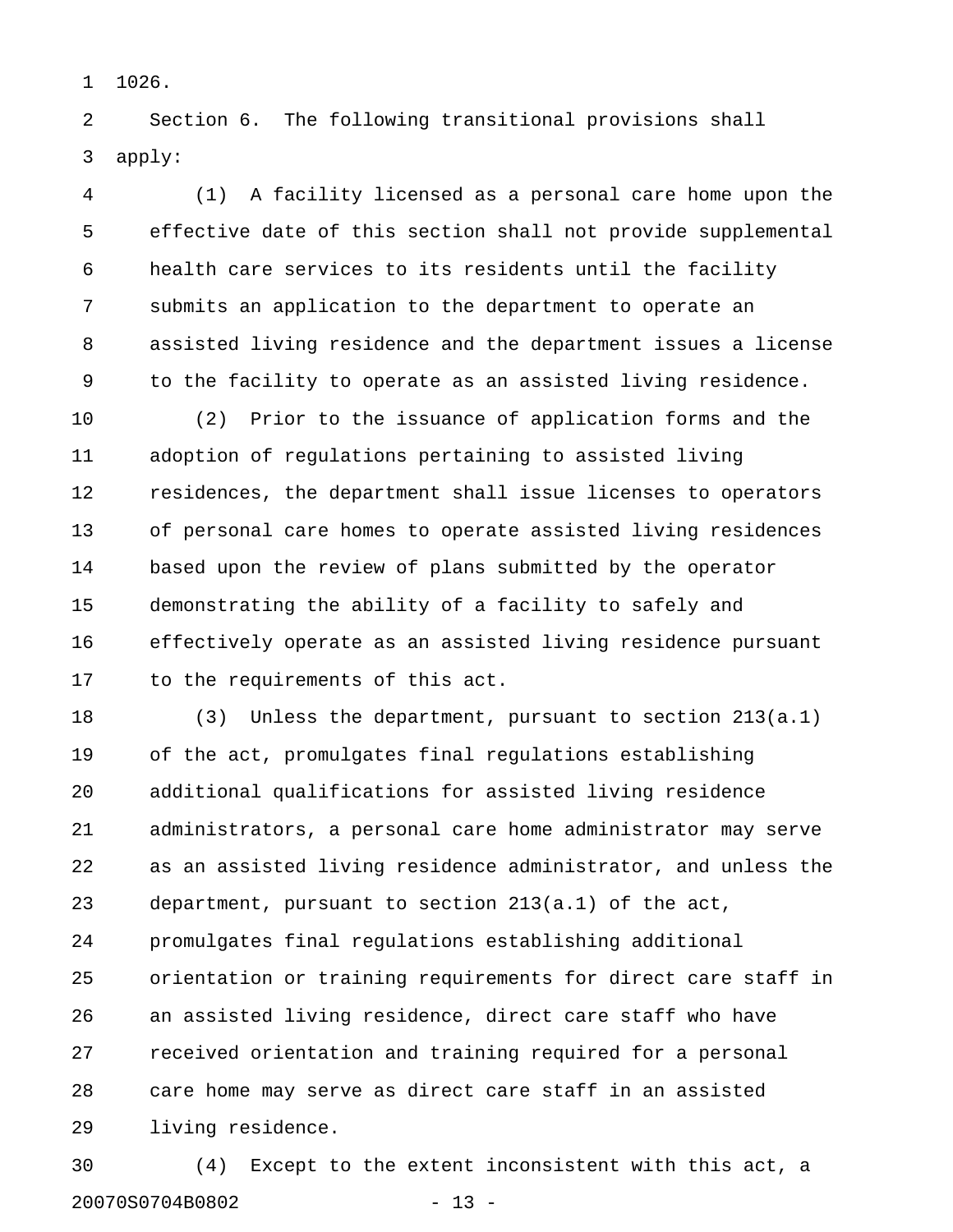1 reference in another statute to a personal care home, a 2 personal care boarding home, personal care housing or a 3 personal care home administrator shall be construed to also 4 include an assisted living residence or an assistant living 5 residence administrator, including, but not limited to, the 6 use of such terms in: 7 (i) the definition of "caretaker" in 18 Pa.C.S. § 8 2713; 9 (ii) the definition of "health care provider" in 42 10 Pa.C.S. § 5101.1; 11 (iii) the definition of "health center" in 53 12 Pa.C.S. § 5602; 13 (iv) the authorization to conduct studies and 14 evaluations and to develop community housing options by 15 the Department of Aging as provided by section 2203-A of 16 the act of April 9, 1929 (P.L.177, No.175), known as The 17 Administrative Code of 1929; 18 (v) the authorization to develop community-based 19 service and housing options for impaired and chronically 20 ill older persons provided to area agencies on aging by 21 section 2207-A of The Administrative Code of 1929; 22 (vi) the term "residence" in section 2201-A of the 23 act of July 28, 1953 (P.L.723, No.230), known as the 24 Second Class County Code, 25 (vii) the authorization to provide tax exempt bond 26 allocations pursuant to Chapter 27 of the act of June 29, 27 1996 (P.L.434, No.67), known as the Job Enhancement Act; 28 (viii) the definition of "exempt facility" in 29 section 2702 of the Job Enhancement Act; 30 (ix) the definition of "facility" in section 103 of 20070S0704B0802 - 14 -